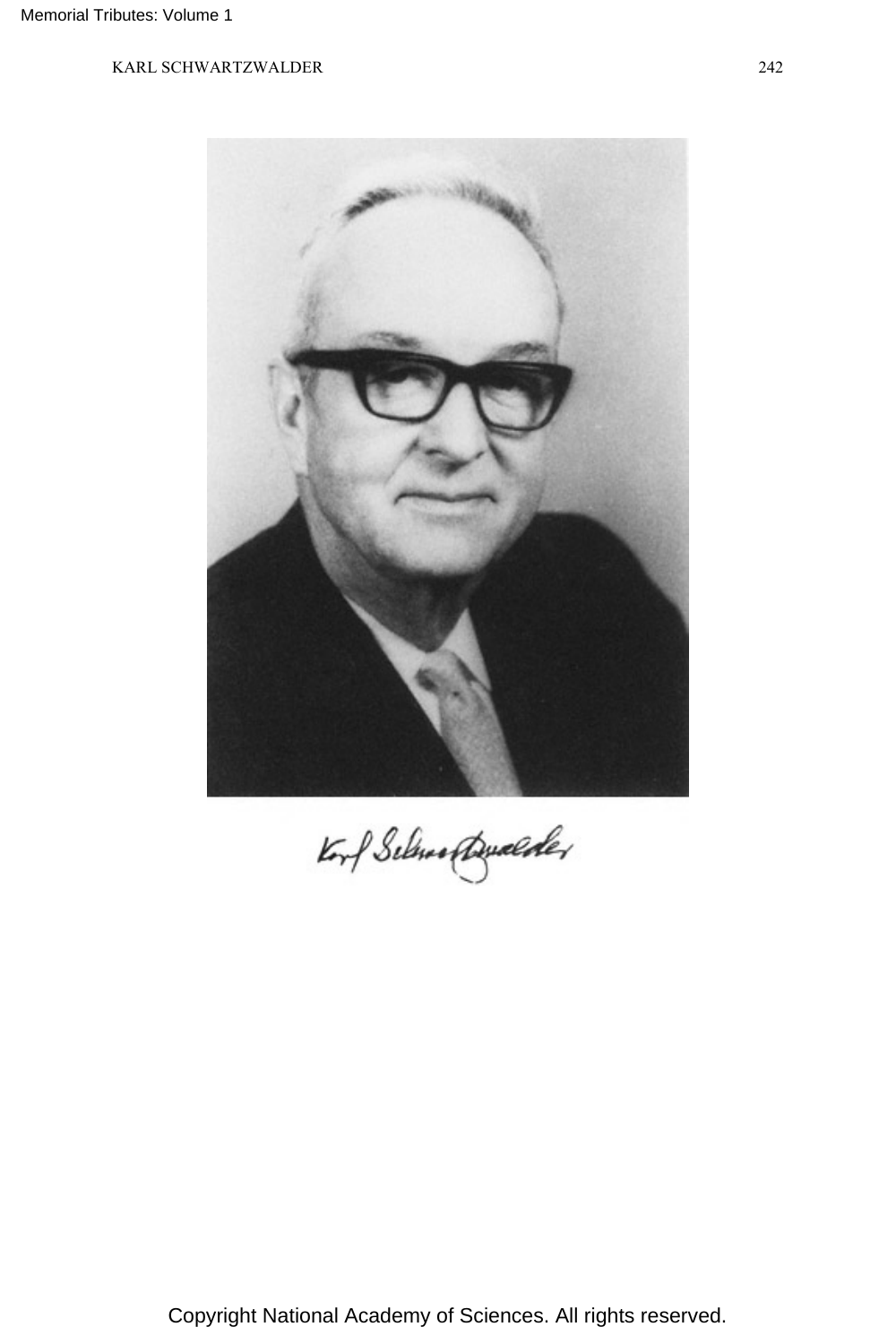# **Karl Schwartzwalder**

# **1907-1975**

## By Lawrence R. Hafstad

Karl Schwartmalder, retired Director of Research and Development at the A. C. Sparkplug Division of General Motors, died on May 2, 1975, at his home in Holly, Michigan. He was a world renowned authority with many awards and citations for his contributions to research on dielectric characteristics of porcelain and to the development of ceramic engineering.

Mr. Schwartzwalder was born May 5, 1907, in Pomeroy, Ohio. This midwestern small-town environment was one wherein one expected the necessities and amenities of life to be earned by honest effort and where charity was voluntary. No doubt this had a real influence in making him the selfsufficient, straightforward, concerned person his associates came to recognize.

As a youth he early learned to work and play vigorously and with purpose. He delivered newspapers and worked at odd jobs to provide supplementary family income. He went on to college, receiving a Bachelor's degree from Ohio State in 1930, and a Master's degree in 1931 under the guidance of the late ceramic specialist, Arthur S. Watts. Following this, on the advice of Professor Watts, he promptly joined the A. C. Sparkplug Division of General Motors. Mr. Schwartzwalder's entire professional life was spent at the A. C. Division. He moved steadily up the ranks with increasing recognition in his field for his many publications and especially for his inventiveness resulting in some fifty-six patents.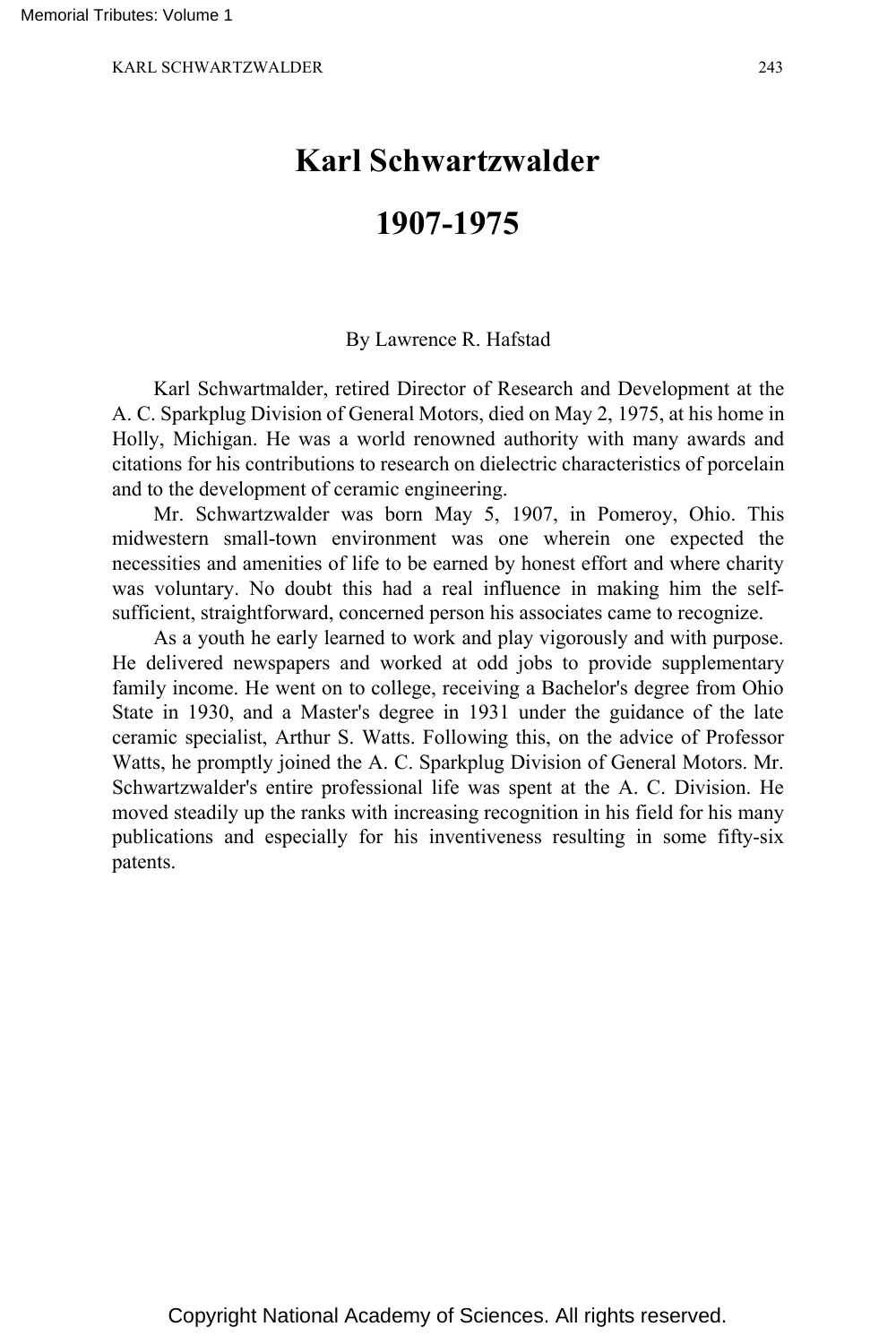#### KARL SCHWARTZWALDER 244

In 1945 he became Chief Ceramic Engineer, in 1954 Director of Research, and in 1968 Director of Research and Development.

Because of his expertise in the ceramic field, Mr. Schwartzwalder was frequently called upon by the National Academy of Engineering and by the National Research Council to serve on various technical panels and committees, including long service with the National Materials Advisory Bord. He also served as a consultant to the National Bureau of Standards, the Manhattan Project, and the Atomic Energy Commission.

In parallel with his technical and scientific responsibilities, Mr. Schwartzwalder was very active in professional society work, serving in many positions both local and national with the SAE (Society of Automotive Engineers) and the ACS (American Ceramic Society). In the ACS he was a Fellow, an Honorary Member, and a Past President. In recognition of his many achievements, he has been given numerous awards and citations, among the major ones being the ACS Jeppson Award (1959), Ceramic Age Man of the Year Award (1960), Michigan Patent Law Association Outstanding Michigan Inventor Award (1963), and the ACS Bleininger Award (1976). His alma mater, Ohio State, honored him with a Doctor of Science degree in 1968. He was elected to the Academy of Engineering in 1970.

Much of the progress made in the last two decades in the ceramic field can be attributed to Mr. Schwartzwalder's pioneering work, for his were the first means developed that permitted the manufacture of dense ceramic articles without benefit of clay or the use of uneconomical casting methods. This particularly applies to high-alumina ceramics, which is one of the most important branches producing products for technological uses. His ideas led the way in showing that silica was not necessarily to be completely shunned if high-strength alumina products were to be made, as was first indicated by German ceramists who produced "Sinterkorund." A survey of the field will show how important this has been, for not only are all spark plug insulators made today very closely related in composition, but even other high-alumina products do not deviate much from the compositions covered in Schwartzwalder's early patents.